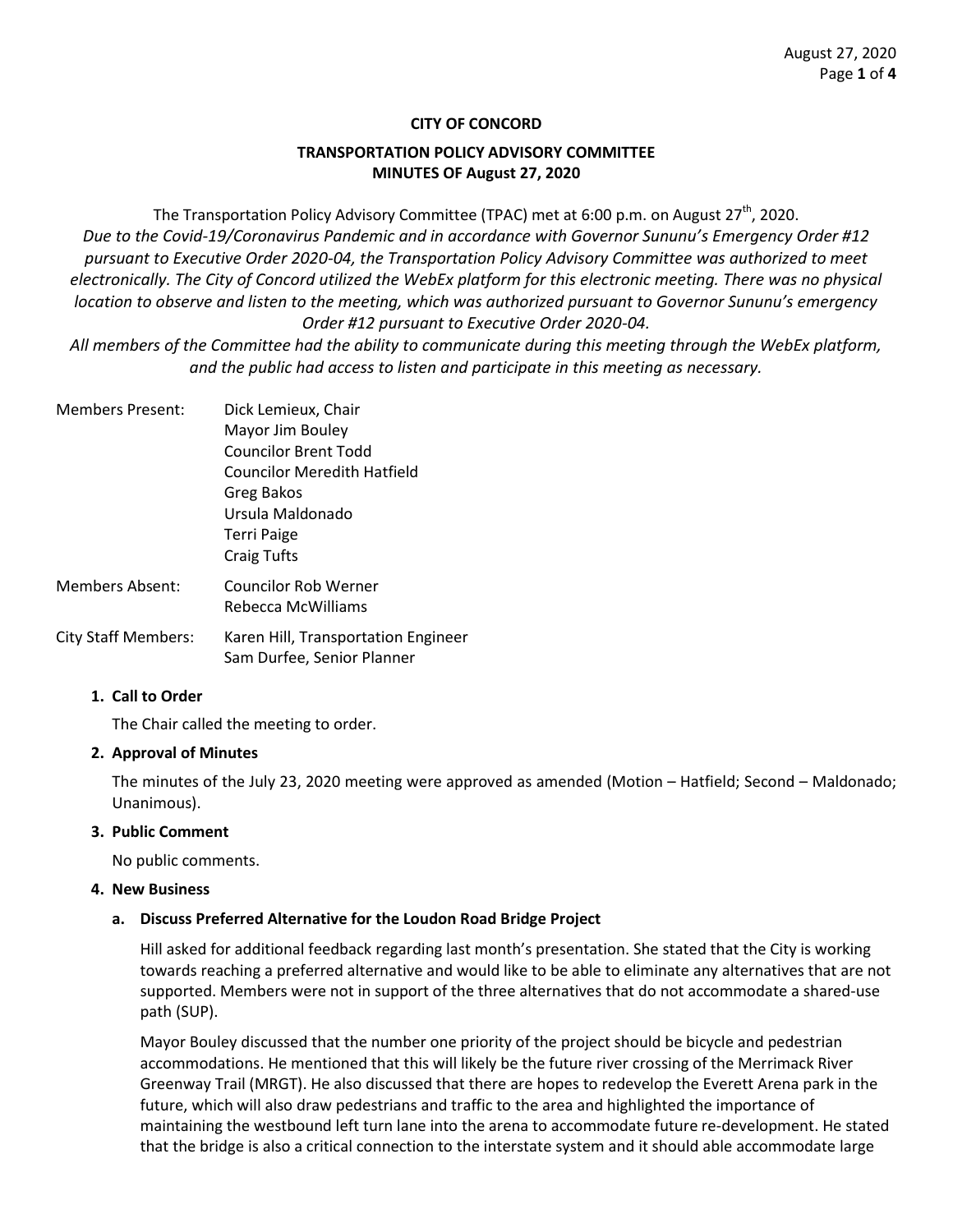vehicles and pedestrians safely. He added that the lane configuration should not be a high priority as this area will be upgraded with the Bow-Concord project in the future. .

TPAC members were in support of reducing the median island as much as possible to allocate that width to the bicycle and pedestrian accommodations.

There was further discussion on the SUP/traffic separation options as well as the possibility of allowing for bus signal prioritization along the corridor to ease transit delay concerns.

#### **b. TPAC members discussed the formation of Neighborhood Traffic Subcommittee**

Councilor Hatfield discussed that there is a lot of interest in forming the subcommittee, but it will be difficult to engage the public with the current limitations posed by COVID19. She suggested postponing the effort for now and continuing to address these issues as we have been utilizing TOC. Members agreed to re-visit in a couple of months.

Durfee suggested those who are interested in the committee to attend a TOC meeting to get a feel for what they accomplish as to not duplicate efforts with the newly proposed subcommittee.

Councilor Todd agreed and mentioned that the first step of the proposed subcommittee would be to take a look back at the prior accomplishments and goals of the committee and move forward from there.

Maldonado would like to encourage public participation on TPAC and the subcommittees from the Heights.

#### **5. Old Business**

TPAC members previously agreed to table the item to finalize TPAC's Council Report in response to Mayor Bouley's TPAC discussion on October 24th, 2019.

#### **6. Consent Reports**

TPAC-BP June 6, 2020 and TPAC-PT January 22, 2020 minutes were accepted by consent.

## **7. City Council Meeting Update**

There was a resolution that appropriated dollars towards CIP 78 Annual Highway Improvement Program and discussion around the granite curb cost sharing program.

## **8. TPAC Referrals from City Council, Staff and Chair**

#### **a. Update on the Horse Hill/Carter Hill/Bog/River Road intersection study**

Hill commented that Engineering would be initiating the intersection study once traffic data is received from CNHRPC.

Mayor Bouley asked when the study would be complete as traffic will be increasing in the area with the apple orchard and nursery traffic this fall. He also mentioned that addressing the intersection would help to alleviate neighborhood concerns. There was support for posting the study on the City's TPAC website prior to the next meeting for public viewing.

#### **9. Status Report on Subcommittees**

## **a. Public Transportation Subcommittee (TPAC-PT)**

Terri Paige discussed ridership counts and the effects of COVID. She also mentioned that CAT is working with NHDOT and a consultant on the CAT Bus Service Study. The study is looking at route changes, technology improvements, and the possibility of going fare free.

Paige followed up on last month's discussion regarding the bus stop at the south drive entrance for Capitol Plaza and sight distance concerns. She stated that members of TPAC-PT did not support moving the stop at this time, but that she did communicate with her drivers that if they need to wait to make up time, then they should pull into the plaza to wait instead of sitting at the bus stop on Storrs Street.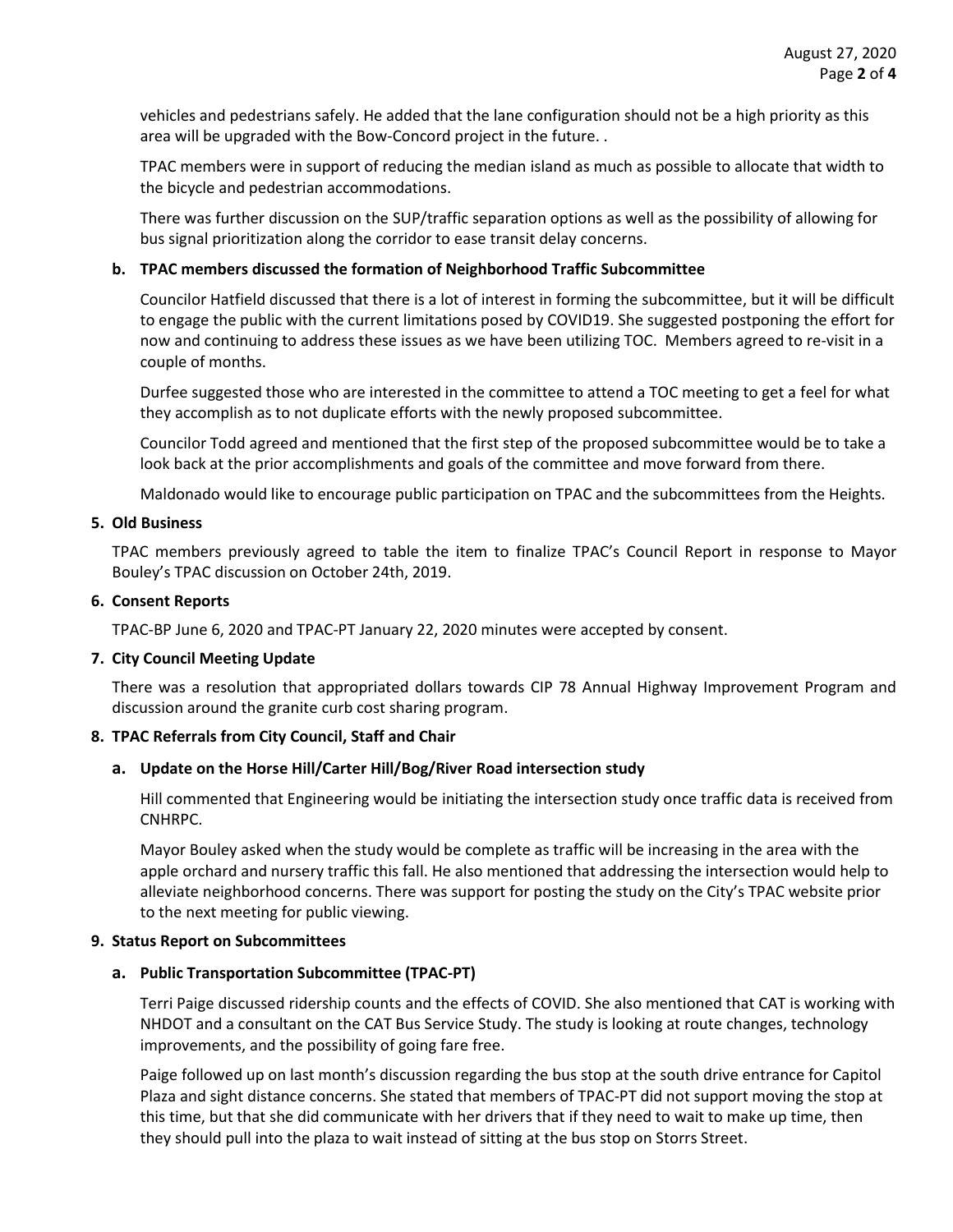Paige was excited to announce that the bus stops had recently been pressure washed and that they are looking into setting up a schedule for future cleanings. She also mentioned that CAT is looking to rebrand in the near future.

Councilor Hatfield asked about the full bus wraps/advertising, she voiced concerns that they take away from the buses and make them not look like public transit vehicles as they cover the windows. Paige discussed that the wraps are a big funding source and she could look into partial wraps and the cost differential.

## **b. Bicycle/Pedestrian Subcommittee (TPAC-BP)**

Tufts provided an update on the City-wide sidewalk priority list that TPAC-BP has been working on. He informed members that staff is working on ranking the sidewalks using the criteria that was presented to TPAC last month.

Tufts mentioned that there has been discussion that a TAP round will be announced this fall. Staff and CNHRPC had an internal discussion on potential projects and will propose them to TPAC when ready.

TPAC-BP has a new member, Boyd Smith, who attended the July meeting and is a volunteer for the Concord Lake Sunapee Trail.

## **c. Traffic Operations Committee (TOC)**

Hill provided an update on TOC discussions, including problematic WEEBLES locations throughout the City and mitigation, traffic concerns surrounding back to school efforts, speeding concerns on Horse Hill Road, and that General Services is currently working on refreshing intersection "arrows and onlys" throughout the City.

Lemieux discussed that there was a serious bicycle accident on Loudon Road where the driver intentionally ran into a bicyclist. He asked if the City is continuing to keep track of bicycle and pedestrian accidents and their severity. Hill responded that they have the information from the police department but have not been updating the previous spreadsheet. She agreed to update it in the future.

## **10. Staff Updates**

## **a. Storrs Street Extension (CIP 18)**

HDR, the City's consultant worked to update the scope of the project. Staff will be presenting a proposal to extend the TIF district at the September City Council meeting.

## **b. Whitney Road/Hoit Road Intersection (CIP30)**

VHB, the City's consultant completed the 30% design and estimate, which is being reviewed by staff and will be discussed with NHDOT. The site plan went to the Planning Board at the July meeting for an initial design review. Many comments were involving bicycle and pedestrian connections to and within the site. The next step will be for Council to review the roadway/intersection improvement plans.

## **c. Merrimack River Greenway Trail (CIP543)**

Construction is nearing completion and an opening date will be made public once it is known. Members discussed how great it turned out and folks cannot wait to use it.

## **d. Langley Parkway Phase 3 (CIP40)**

No items were discussed.

## **e. Loudon Road Bridge (CIP 588)**

Discussed as Item 4a.

# **f. I-93 Bow-Concord / Storrs Street Extension North**

This project is on hold due to NHDOT's budget constraints.

## **11. Other Discussion Items**